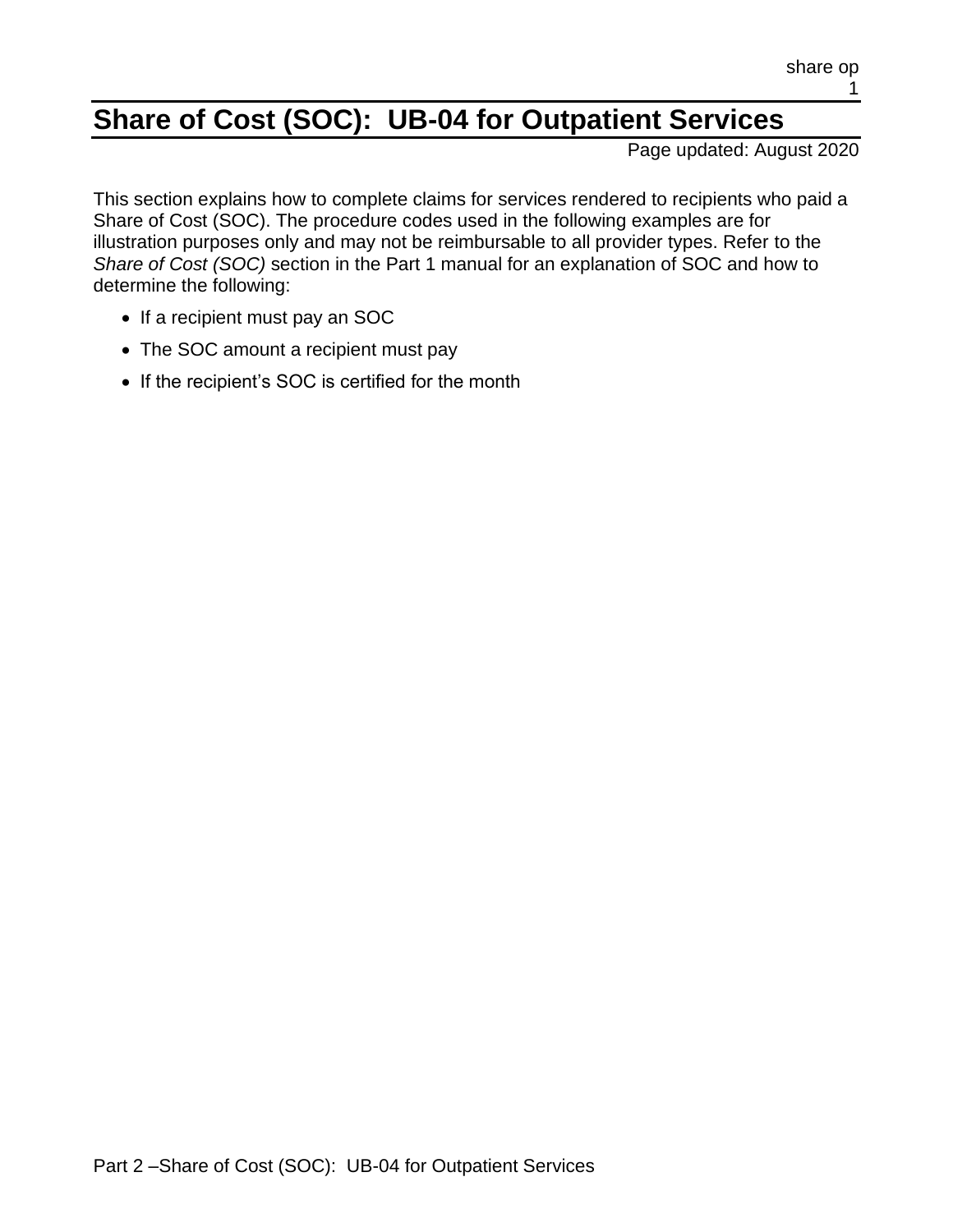## **SOC Field on Claim**

SOC is entered in the *Value Codes and Amounts* field (Boxes 39 thru 41). Value code "23" in the "code" column of the field designates that the corresponding "amount" column contains the SOC. In the following example, the SOC amount of \$50.00 is entered as 5000. Do not enter decimal points or dollar signs. Enter full dollar and cents amounts, even if the amount is even. Use only one claim line for each service billed. Refer to the *UB-04 Completion: Outpatient Services* section in this manual for additional information.

VALUE CODES VALUE CODES<br>AMOUNT  $\frac{\text{CODE}}{23}$ TINUOM 5000 42 REV. CD. 43 DESCRIPTION 44 HCPCS / RATE / HIPPS CODE 45 SERV. DATE 46 SERV. UNITS 47 TOTAL CHARGES 48 NON-COVERED CHARGES 180000  $\overline{001}$   $\overline{PAGE}$ **TOTALS** 180000  $OF$ **CREATION DATE** 0123456789 **PAYER NAME 1 HEALTH PLAN ID** 56 NPI T DLIE 175000 OTHER PRV ID **58 INSURED'S NAME SPEREL** 60 INSURED'S UNIQUE ID 61 GROUP NAME 62 INSURANCE GROUP NO 63 TREATMENT AUTHORIZATION CODES 64 DOCUMENT CONTROL NUMBER 65 EMPLOYER NAME 71 PPS HER PROCEDU 76 ATTENDING QUAL NP LAST **FIRST** OCEDURE QUAL 77 OPERATING LAST FIRST 80 REMARKS 78 OTHER NPI QUAL  $\mathfrak b$ LAST FIRST 79 OTHER  $QUAL$ NPI LAST FIRST  $\,$  d HE CERTIFICATIONS ON THE REVERSE APPLY TO THIS BILL AND ARE MADE A PART HEREOR **OMB APPROVAL PENDING** UB-04 CMS-1450<br>© 2005 NUBC NUBC<sup>"</sup> Rafonal Unitem<br>LIC9213257

This is a sample only. Please adapt to your billing situation

**Figure 1**: Share of Cost Amount in *Value Codes and Amounts* Field (Boxes 39, 40 and 41).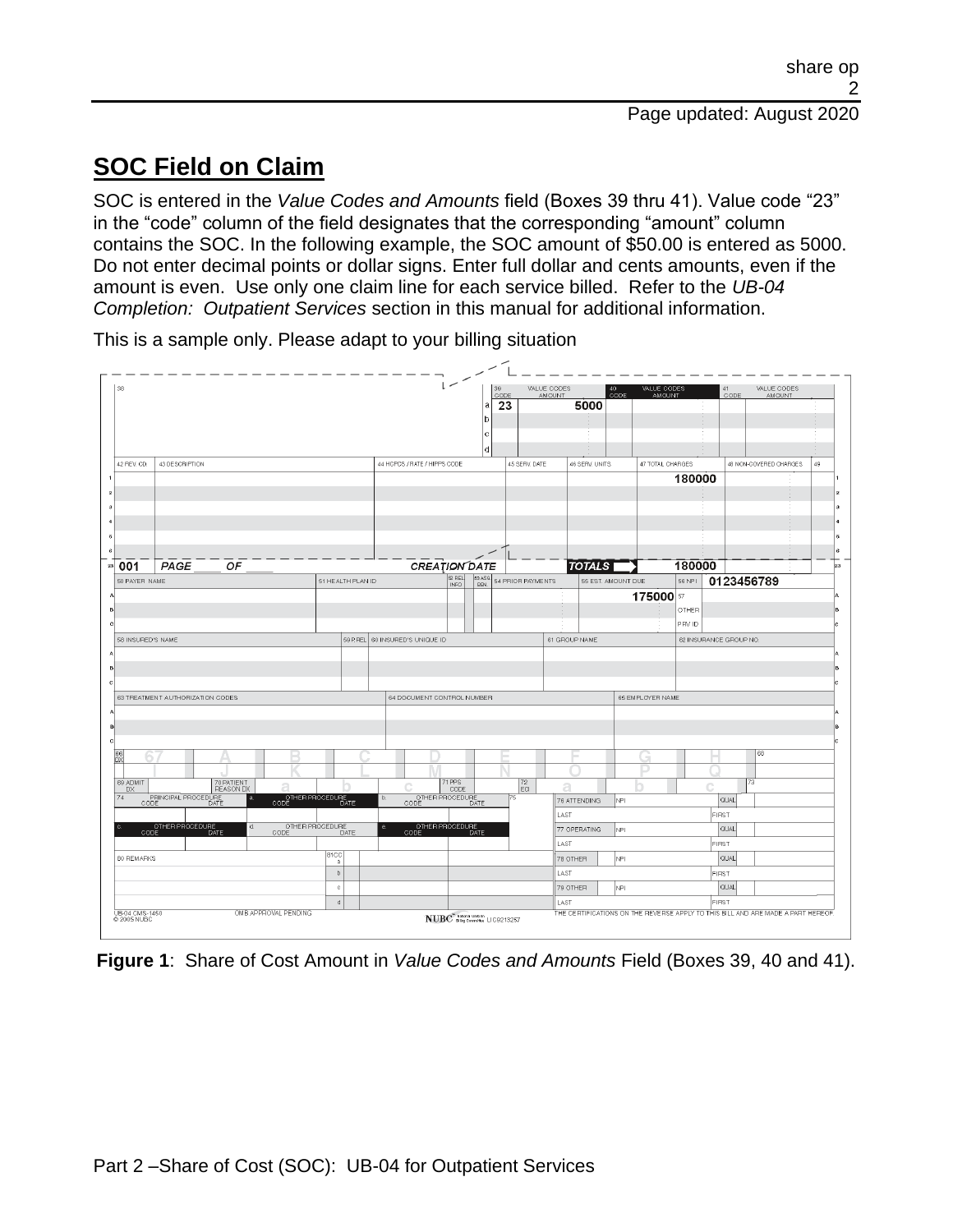### **Billing Multiple Services Rendered on Different Dates of Service**

Case Scenario: Three services are rendered to a recipient on different dates. In this case, an outpatient clinic bills Z7500 (room use codes) for a recipient who requires stitches for his cut hand. The recipient was seen twice on June 2, the first visit to stitch the laceration and the second visit to repair several stitches that came loose. The recipient was seen again on June 30 to remove the stitches.

| <b>Date</b>  | <b>Service</b>                                | Amount                                   | <b>SOC Cleared</b>                | <b>Balance</b>                           |  |
|--------------|-----------------------------------------------|------------------------------------------|-----------------------------------|------------------------------------------|--|
|              |                                               | $\langle \langle$ (in dollars) $\rangle$ | $\langle\langle$ (in dollars)>>>) | $\langle \langle$ (in dollars) $\rangle$ |  |
| 06/02/07     | room use                                      | 20.00                                    | 20.00                             | 0.00                                     |  |
| 06/02/07     | room use                                      | 20.00                                    | 20.00                             | 0.00                                     |  |
| 06/30/07     | room use                                      | 20.00                                    | 10.00                             | 10.00                                    |  |
| <b>Total</b> | $\langle \langle \text{none} \rangle \rangle$ | 60.00                                    | 50.00                             | 10.00                                    |  |

The recipient pays his entire \$50 SOC and the provider performs SOC clearance transactions for each of the three services through the eligibility verification system. The recipient's SOC, therefore, is certified and he is eligible for Medi-Cal.

The provider submits a bill to Medi-Cal. Services rendered cost a total of \$60. The first two services are not billed to Medi-Cal because the entire charge is paid as SOC by the recipient. The provider bills Medi-Cal for the last \$20 service because the SOC covered only \$10 of that charge.

To bill, enter the \$20 service fee in the *Total Charges* field (Box 47). Enter Code 001 in the *Revenue Code* column (Box 42, line 23) to designate that this is the total charge line and enter the totals of all charges in *TOTALS* (Box 47, line 23). Enter the amount of the patient's SOC already applied toward the service fee (\$10) in the *Value Codes and Amounts* field (Boxes 39 thru 41). Enter value code "23" in Box 39A and the difference between Box 47 and Box 39 (\$10) in the *Estimated Amount Due* field (Box 55).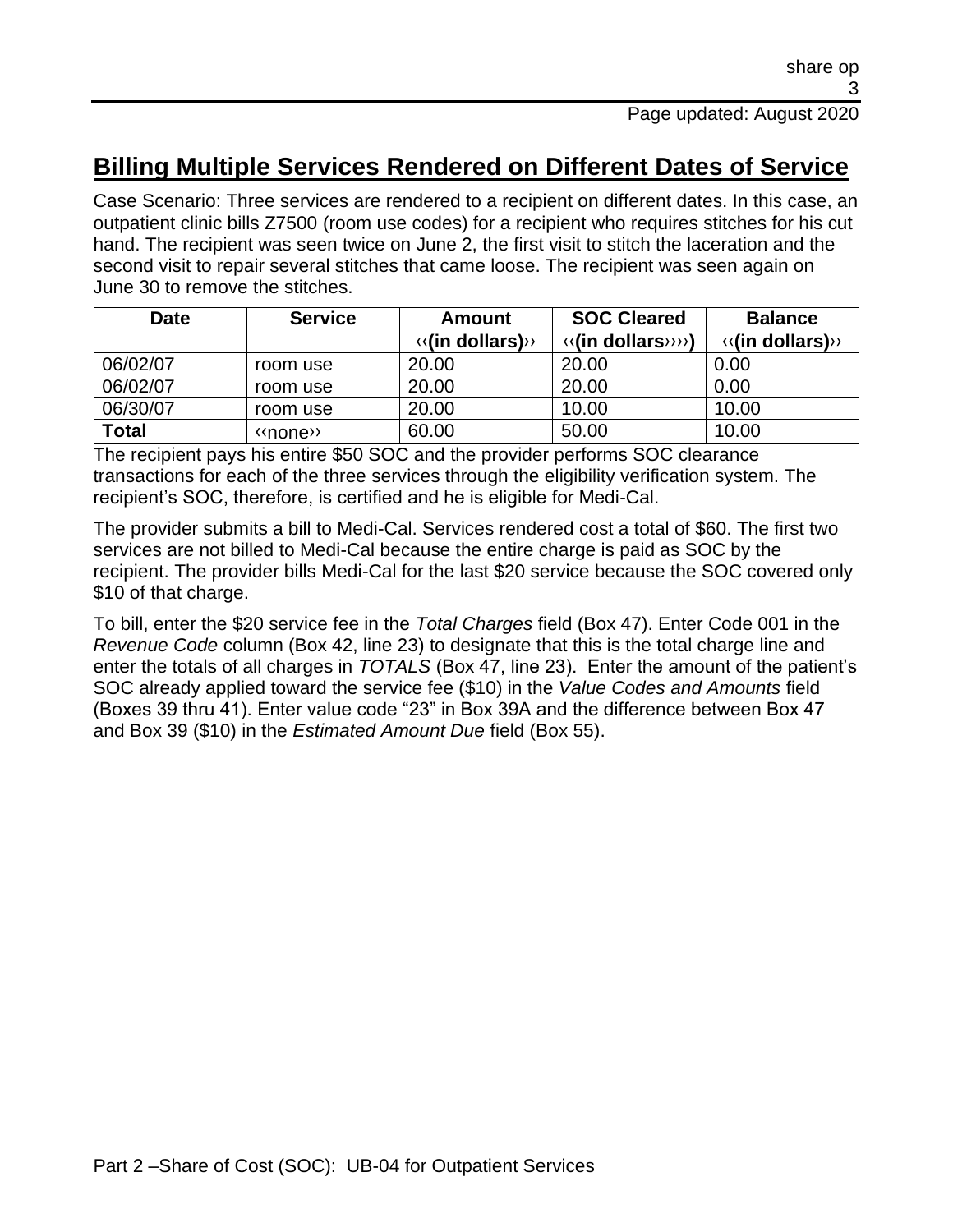Page updated: August 2020

| 38                            |                                  |                                                                  |                              |                              |                                                 | 39<br>CODE |                   | VALUE CODES    | 40<br>ALUE CODES<br>CODE<br>AMOUNT                                               |        | 41                     | VALUE CODES<br><b>AMOUNT</b> |    |
|-------------------------------|----------------------------------|------------------------------------------------------------------|------------------------------|------------------------------|-------------------------------------------------|------------|-------------------|----------------|----------------------------------------------------------------------------------|--------|------------------------|------------------------------|----|
|                               |                                  |                                                                  |                              |                              |                                                 | 23<br>a    |                   | AMOUNT<br>1000 |                                                                                  |        | CODE                   |                              |    |
|                               |                                  |                                                                  |                              |                              |                                                 | h          |                   |                |                                                                                  |        |                        |                              |    |
|                               |                                  |                                                                  |                              |                              |                                                 | C          |                   |                |                                                                                  |        |                        |                              |    |
|                               |                                  |                                                                  |                              |                              |                                                 | đ          |                   |                |                                                                                  |        |                        |                              |    |
| 42 REV. CD.                   | 43 DESCRIPTION                   |                                                                  |                              | 44 HCPCS / RATE / HIPPS CODE |                                                 |            | 45 SERV. DATE     | 46 SERV. UNITS | 47 TOTAL CHARGES                                                                 |        |                        | 48 NON-COVERED CHARGES       | 49 |
|                               |                                  | <b>USE OF TREATMENT ROOM</b>                                     |                              | Z7500                        |                                                 |            | 060307            | 1              |                                                                                  | 2000   |                        |                              |    |
|                               |                                  |                                                                  |                              |                              |                                                 |            |                   |                |                                                                                  |        |                        |                              |    |
|                               |                                  |                                                                  |                              |                              |                                                 |            |                   |                |                                                                                  |        |                        |                              |    |
|                               |                                  |                                                                  |                              |                              |                                                 |            |                   |                |                                                                                  |        |                        |                              |    |
|                               |                                  |                                                                  |                              |                              |                                                 |            |                   |                |                                                                                  |        |                        |                              |    |
|                               |                                  |                                                                  |                              |                              |                                                 |            |                   |                |                                                                                  |        |                        |                              |    |
| 001                           | PAGE                             | OF                                                               |                              |                              | <b>CREATION DATE</b><br>62 REL                  | 53 ASG.    |                   | <b>TOTALS</b>  |                                                                                  | 2000   |                        |                              | 23 |
| 50 PAYER NAME                 |                                  |                                                                  | 51 HEALTH PLAN ID            |                              | <b>INFO</b>                                     | BEN.       | 54 PRIOR PAYMENTS |                | 55 EST. AMOUNT DUE                                                               | 56 NPI | 0123456789             |                              |    |
|                               | O/P MEDI-CAL                     |                                                                  |                              |                              |                                                 |            |                   |                | $1000 =$                                                                         | OTHER  |                        |                              |    |
|                               |                                  |                                                                  |                              |                              |                                                 |            |                   |                |                                                                                  | PRV ID |                        |                              |    |
| 58 INSURED'S NAME             |                                  |                                                                  | 59 P. FEL                    | 60 INSURED'S UNIQUE ID       |                                                 |            |                   | 61 GROUP NAME  |                                                                                  |        | 62 INSURANCE GROUP NO. |                              |    |
|                               |                                  |                                                                  |                              |                              |                                                 |            |                   |                |                                                                                  |        |                        |                              |    |
|                               |                                  |                                                                  |                              |                              |                                                 |            |                   |                |                                                                                  |        |                        |                              |    |
|                               |                                  |                                                                  |                              |                              |                                                 |            |                   |                |                                                                                  |        |                        |                              |    |
|                               | 63 TREATMENT AUTHORIZATION CODES |                                                                  |                              | 64 DOCUMENT CONTROL NUMBER   |                                                 |            |                   |                | 65 EMPLOYER NAME                                                                 |        |                        |                              |    |
|                               |                                  |                                                                  |                              |                              |                                                 |            |                   |                |                                                                                  |        |                        |                              |    |
|                               |                                  |                                                                  |                              |                              |                                                 |            |                   |                |                                                                                  |        |                        |                              |    |
|                               |                                  |                                                                  |                              |                              |                                                 |            |                   |                |                                                                                  |        |                        |                              |    |
| 66<br>DX                      |                                  |                                                                  |                              |                              |                                                 |            |                   |                |                                                                                  |        |                        | 68                           |    |
|                               |                                  |                                                                  |                              |                              |                                                 |            |                   |                |                                                                                  |        |                        |                              |    |
| 69 ADMIT<br>DX.               |                                  | 70 PATIENT<br>REASON DX                                          |                              |                              | 71 PPS<br>CODE                                  |            | 72<br>ECI         | а              |                                                                                  |        |                        | 73                           |    |
| 74                            | PRINCIPAL PROCEDURE              | DATE                                                             | OTHER PROCEDURE<br>CODE DATE | b.                           | OTHER PROCEDURE<br>CODE DATE                    |            | 75                | 76 ATTENDING   | NPI.                                                                             |        | <b>QUAL</b>            |                              |    |
|                               |                                  |                                                                  |                              |                              |                                                 |            |                   | LAST           |                                                                                  |        | FIRST                  |                              |    |
|                               | OTHER PROCEDURE<br>CODE DATE     | OTHER PROCEDURE<br>CODE DA<br>d.                                 | DATE                         | ė.                           | OTHER PROCEDURE<br>CODE DATE                    |            |                   | 77 OPERATING   | NPI                                                                              |        | <b>QUAL</b>            |                              |    |
|                               |                                  |                                                                  | 81CC                         |                              |                                                 |            |                   | LAST           |                                                                                  |        | FIRST                  |                              |    |
|                               |                                  | BO REMARKS <b>TOTAL RECIPIENT SOC</b>                            | a                            |                              |                                                 |            |                   | 78 OTHER       | NPI                                                                              |        | <b>QUAL</b>            |                              |    |
|                               |                                  | \$10. PREVIOUSLY PAID SOC \$10.<br><b>SOC PORTION APPLIED TO</b> | $\mathfrak b$                |                              |                                                 |            |                   | LAST           |                                                                                  |        | FIRST                  |                              |    |
|                               |                                  | <b>OUTPATIENT CLAIM, \$10.</b>                                   | $\ddot{\text{c}}$            |                              |                                                 |            |                   | 79 OTHER       | NPI.                                                                             |        | <b>QUAL</b>            |                              |    |
|                               |                                  | OMB APPROVAL PENDING                                             | $\mathbf d$                  |                              |                                                 |            |                   | LAST           | THE CERTIFICATIONS ON THE REVERSE APPLY TO THIS BILL AND ARE MADE A PART HEREOF. |        | FIRST                  |                              |    |
| UB-04 CMS-1450<br>© 2005 NUBC |                                  |                                                                  |                              |                              | NUBC <sup>"</sup> National Uniorm<br>LIC9213257 |            |                   |                |                                                                                  |        |                        |                              |    |

This is a sample only. Please adapt to your billing situation.

**Figure 2**: Multiple Services Rendered on Different Dates of Service.

#### **Box 80: Record Keeping**

For record keeping purposes only and to help reconcile payment on the *Remittance Advice Details* (RAD), providers may show in the *Remarks* field (Box 80) the SOC amount that the recipient paid or obligated.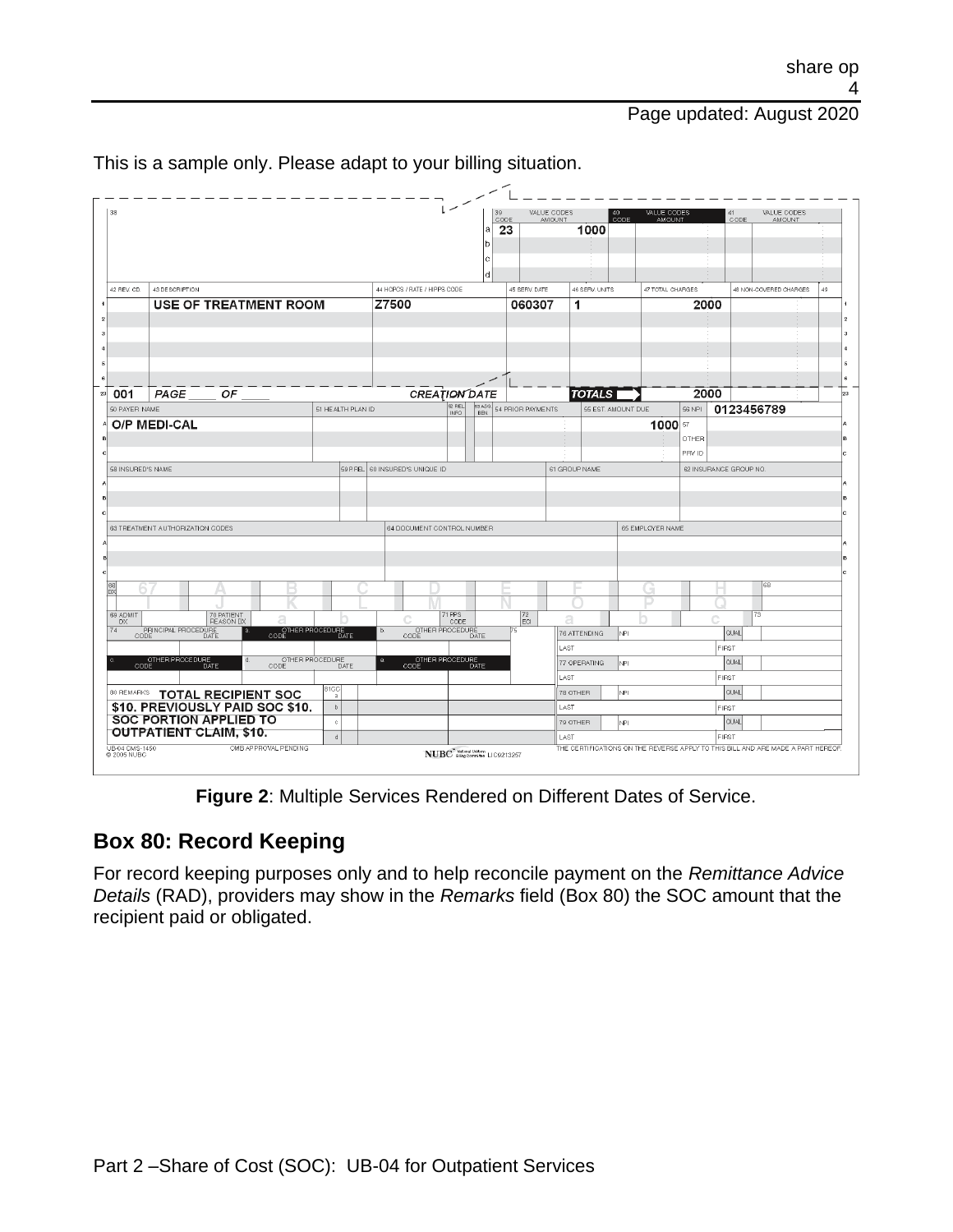### **Billing Multiple Services Rendered on Same Date of Service**

Case Scenario: Two services are rendered to a recipient on the same date. In this case, a recipient visits the emergency room twice to see a doctor about recurring chest pains. The outpatient clinic bills Z7502 (room use code).

| <b>Date</b>                                 | <b>Service</b>       |                                          | <b>SOC Cleared</b>                       | <b>Balance</b>                           |  |
|---------------------------------------------|----------------------|------------------------------------------|------------------------------------------|------------------------------------------|--|
|                                             |                      | $\langle \langle$ (in dollars) $\rangle$ | $\langle \langle$ (in dollars) $\rangle$ | $\langle \langle$ (in dollars) $\rangle$ |  |
| 06/18/07                                    | E.R. and blood tests | 95.00                                    | 60.00                                    | 35.00                                    |  |
| 06/18/07<br>Second E.R. and<br>blood tests: |                      | 29.50                                    | 0.00                                     | 29.50                                    |  |
| <b>Total</b>                                | «none»               | 124.50                                   | 60.00                                    | 64.50                                    |  |

The recipient pays her entire \$60 SOC and the provider performs SOC clearance transactions for each of the services through the eligibility verification system. The recipient's SOC, therefore, is certified and she is eligible for Medi-Cal.

The provider submits a bill to Medi-Cal that includes both same-day services on separate claim lines.

To bill, enter the total services charged in the *Total Charges* (Box 47). Enter Code 001 in the *Revenue Code* column (Box 42, line 23) to designate that this is the total charge line and enter the totals of all charges in *TOTALS* (Box 47, line 23). Enter the amount of patient's SOC applied to this claim in the *Value Codes Amount* field (Boxes 39 thru 41). Enter value code "23" in Box 39A and the difference between Box 47 and Box 39 (\$64.50) in the *Estimated Amount Due* field (Box 55).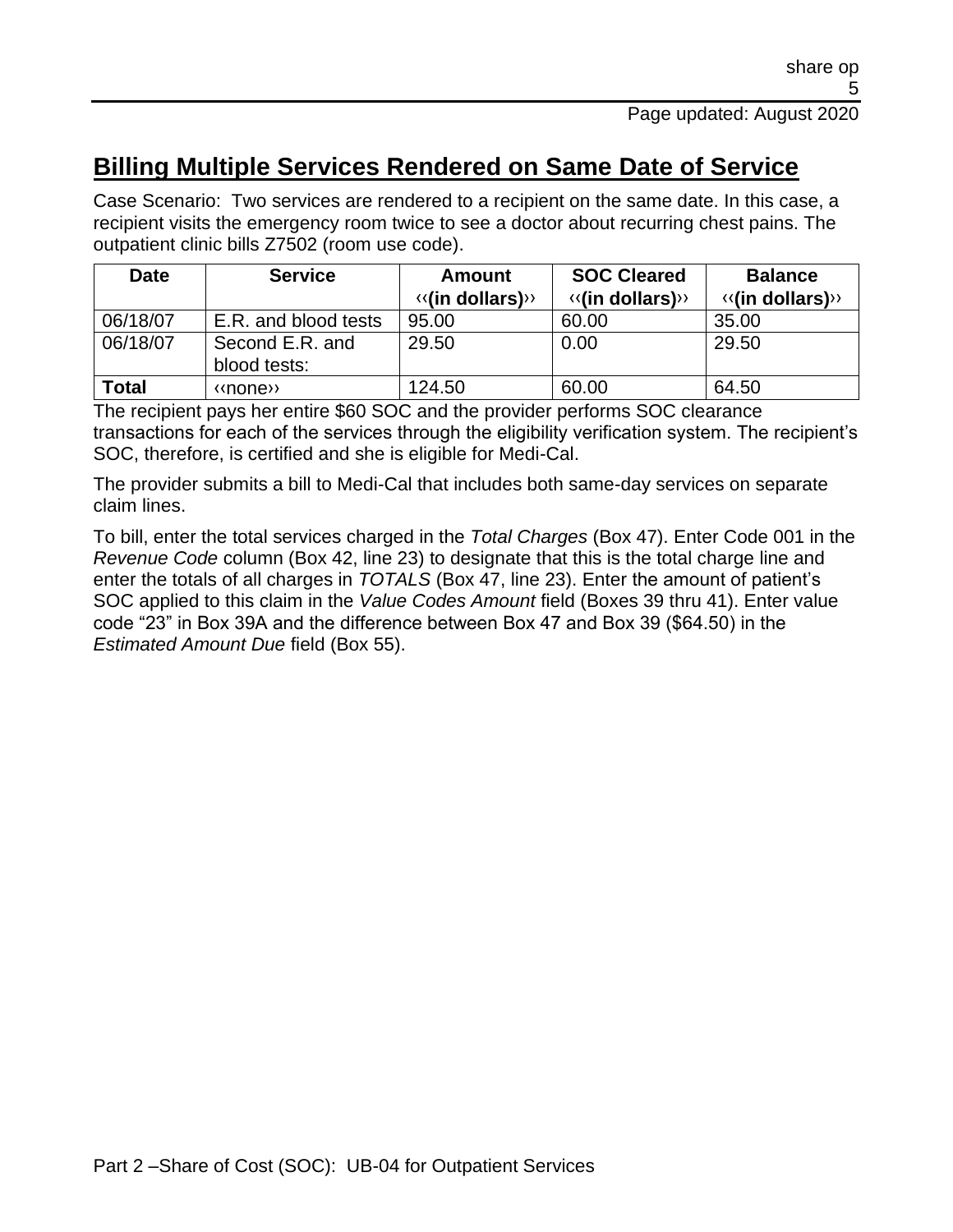Page updated: August 2020

| 38             |                                                                  |                                                                                   |                   |                                                 | 39                                                                      | VALUE CODES         | 40.<br>VALUE CODES |               | VALUE CODES<br>41                                                                |    |
|----------------|------------------------------------------------------------------|-----------------------------------------------------------------------------------|-------------------|-------------------------------------------------|-------------------------------------------------------------------------|---------------------|--------------------|---------------|----------------------------------------------------------------------------------|----|
|                |                                                                  |                                                                                   |                   |                                                 | CODE<br>23<br>a                                                         | AMOUNT<br>6000      | CODE<br>AMOUNT     |               | CODE<br><b>AMOUNT</b>                                                            |    |
|                |                                                                  |                                                                                   |                   |                                                 |                                                                         |                     |                    |               |                                                                                  |    |
|                |                                                                  |                                                                                   |                   |                                                 | с                                                                       |                     |                    |               |                                                                                  |    |
|                |                                                                  |                                                                                   |                   |                                                 | đ                                                                       |                     |                    |               |                                                                                  |    |
|                | 42 REV. CD.                                                      | 43 DESCRIPTION                                                                    |                   | 44 HCPCS / RATE / HIPPS CODE                    | 45 SERV. DATE                                                           | 46 SERV. UNITS      | 47 TOTAL CHARGES   |               | 48 NON-COVERED CHARGES                                                           | 49 |
|                |                                                                  | <b>USE OF EMERGENCY ROOM</b>                                                      |                   | Z7502                                           | 061807                                                                  | 1                   |                    | 5000          |                                                                                  |    |
| $\overline{2}$ |                                                                  | <b>PANEL TESTS</b>                                                                |                   | 80061ZS                                         | 061807                                                                  | 1                   |                    | 3000          |                                                                                  |    |
| 3              |                                                                  | <b>AMINO ACID NITROGEN</b>                                                        |                   | 82127ZS                                         | 061807                                                                  | 1                   |                    | 1500          |                                                                                  |    |
|                |                                                                  | <b>USE OF EMERGENCY ROOM</b>                                                      |                   | Z7502                                           | 061807                                                                  | 1                   |                    | 2450          |                                                                                  |    |
| 5              |                                                                  | <b>COLLECTION AND HANDLING</b>                                                    |                   | Z5218                                           | 061807                                                                  | 1                   |                    | 500           |                                                                                  | 5  |
| $\mathbf{z}$   |                                                                  | ОF<br>PAGE                                                                        |                   | <b>CREATION DATE</b>                            |                                                                         | <b>TOTALS</b>       |                    | 12450         |                                                                                  | 23 |
|                | 001<br>50 PAYER NAME                                             |                                                                                   | 51 HEALTH PLAN ID | 62 REL                                          | 53 ASG.<br><b>54 PRIOR PAYMENTS</b>                                     |                     | 55 EST. AMOUNT DUE | <b>56 NPI</b> | 0123456789                                                                       |    |
|                |                                                                  | O/P MEDI-CAL                                                                      |                   | INFO.                                           | BEN.                                                                    |                     | 6450 ਯ             |               |                                                                                  |    |
|                |                                                                  |                                                                                   |                   |                                                 |                                                                         |                     |                    | OTHER         |                                                                                  |    |
| c              |                                                                  |                                                                                   |                   |                                                 |                                                                         |                     |                    | PRV ID        |                                                                                  |    |
|                | 58 INSURED'S NAME                                                |                                                                                   | 59 P. FEL         | 60 INSURED'S UNIQUE ID                          |                                                                         | 61 GROUP NAME       |                    |               | 62 INSURANCE GROUP NO                                                            |    |
|                |                                                                  |                                                                                   |                   |                                                 |                                                                         |                     |                    |               |                                                                                  |    |
| R              |                                                                  |                                                                                   |                   |                                                 |                                                                         |                     |                    |               |                                                                                  |    |
| $\mathbf{C}$   |                                                                  |                                                                                   |                   |                                                 |                                                                         |                     |                    |               |                                                                                  |    |
|                |                                                                  | 63 TREATMENT AUTHORIZATION CODES                                                  |                   | 64 DOCUMENT CONTROL NUMBER                      |                                                                         |                     | 65 EMPLOYER NAME   |               |                                                                                  |    |
|                |                                                                  |                                                                                   |                   |                                                 |                                                                         |                     |                    |               |                                                                                  |    |
|                |                                                                  |                                                                                   |                   |                                                 |                                                                         |                     |                    |               |                                                                                  |    |
| c              |                                                                  |                                                                                   |                   |                                                 |                                                                         |                     |                    |               | 68                                                                               |    |
| $rac{66}{D}$   |                                                                  |                                                                                   |                   |                                                 |                                                                         |                     |                    |               |                                                                                  |    |
|                | 69 ADMIT                                                         | 70 PATIENT<br>REASON DX                                                           |                   | 71 PPS                                          | $\left  \begin{smallmatrix} 72 \\ \text{ECI} \end{smallmatrix} \right $ |                     |                    |               | 73                                                                               |    |
| 74             | DX.                                                              | PRINCIPAL PROCEDURE<br>OTHER PROCEDURE<br>CODE DATE                               |                   | CODE<br>OTHER PROCEDURE<br>b.                   | 75                                                                      | а<br>76 ATTENDING   | NPI                |               | QUAL                                                                             |    |
|                | CODE                                                             | DATE                                                                              |                   | CODE                                            | <b>DATE</b>                                                             | LAST                |                    |               | <b>FIRST</b>                                                                     |    |
|                | OTHER PROCEDURE<br>OTHER PROCEDURE<br>H.<br>DATE<br>CODE<br>DATE |                                                                                   |                   | OTHER PROCEDURE<br>e.                           |                                                                         | 77 OPERATING<br>NPI |                    | <b>QUAL</b>   |                                                                                  |    |
|                |                                                                  |                                                                                   |                   |                                                 | <b>DATE</b>                                                             | <b>LAST</b>         | <b>FIRST</b>       |               |                                                                                  |    |
|                |                                                                  | 80 REMARKS PATIENT SEEN IN ER TWICE SAME                                          | 81CC<br>-a        |                                                 |                                                                         | 78 OTHER            | NPI.               |               | <b>QUAL</b>                                                                      |    |
|                |                                                                  | DAY: 8:05 AM AND 4:45 PM. (SEE ATTACHED ER<br>CERTS.) SEE ATTACHED ITEMIZATION OF | $\mathfrak b$     |                                                 |                                                                         | LAST                |                    |               | FIRST                                                                            |    |
|                | PANEL TESTS.                                                     |                                                                                   | $\ddot{\text{c}}$ |                                                 |                                                                         | 79 OTHER            | NPI.               |               | <b>QUAL</b>                                                                      |    |
|                |                                                                  |                                                                                   | d                 |                                                 |                                                                         | LAST                |                    |               | FIRST                                                                            |    |
|                | UB-04 CMS-1450<br>© 2005 NUBC                                    | OMB APPROVAL PENDING                                                              |                   | NUBC <sup>"</sup> National Unitem<br>LIC9213257 |                                                                         |                     |                    |               | THE CERTIFICATIONS ON THE REVERSE APPLY TO THIS BILL AND ARE MADE A PART HEREOF. |    |

This is a sample only. Please adapt to your billing situation.

**Figure 3:** Multiple Services Rendered on the Same Date of Service.

#### **RAD Payment Summary**

SOC claims are reviewed prior to payment. Because the recipient's SOC is applied by the State to pay the \$50 service billed on this claim, it may appear as "Denied" on the RAD (code 022), or with a payment amount of \$.00. The other services will appear in the "Approved" category as partially paid. The Medi-Cal allowed amount for this service will be reduced by the remaining SOC amount. RAD code 408 indicates payment was reduced because of patient liability.